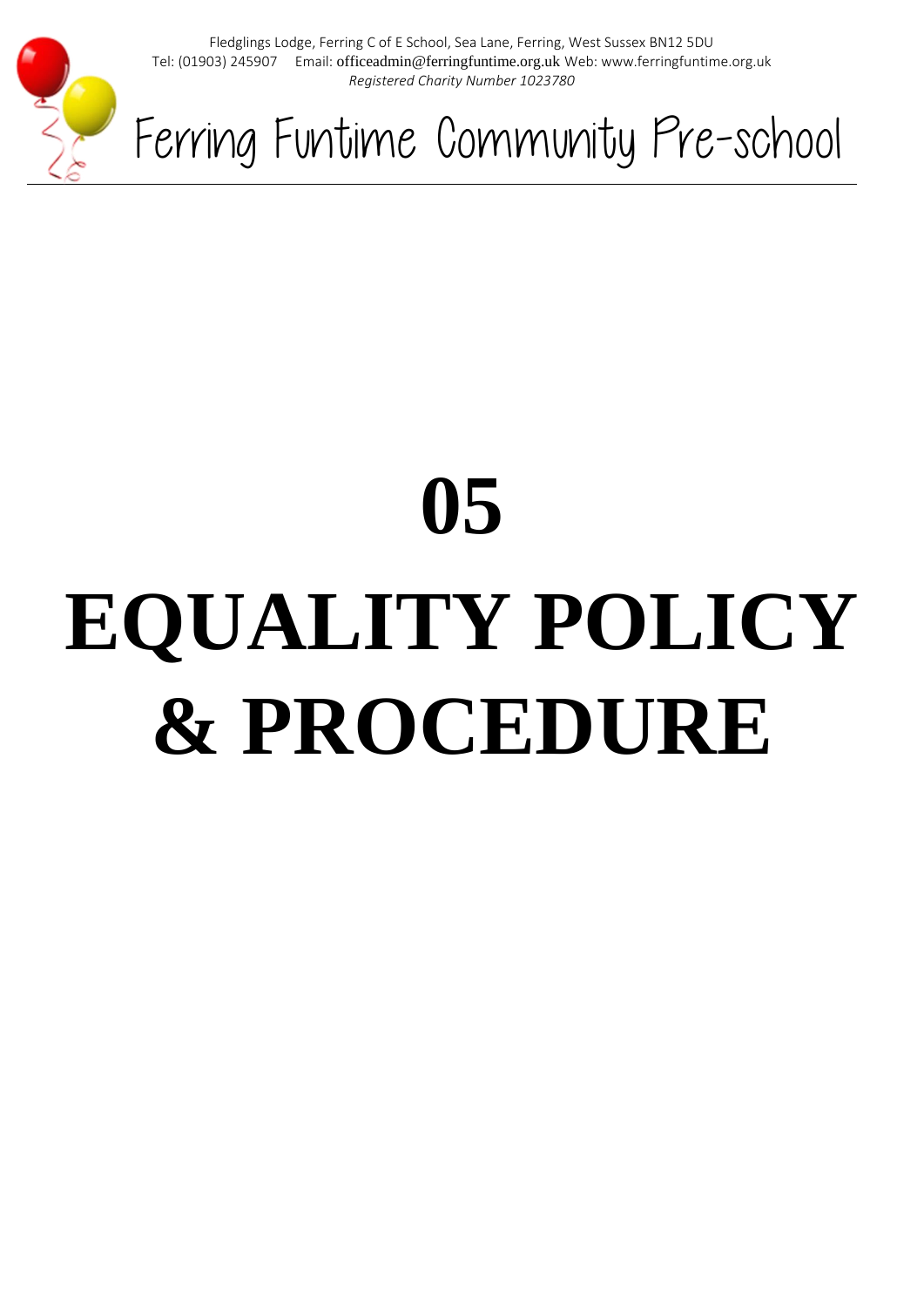# **Contents**

| 05   | Promoting inclusion, equality $\&$ valuing diversity                                  | P.3  |
|------|---------------------------------------------------------------------------------------|------|
| 05.1 | policy<br>Equality Procedure - Promoting inclusion, equality and<br>valuing diversity | P. 6 |

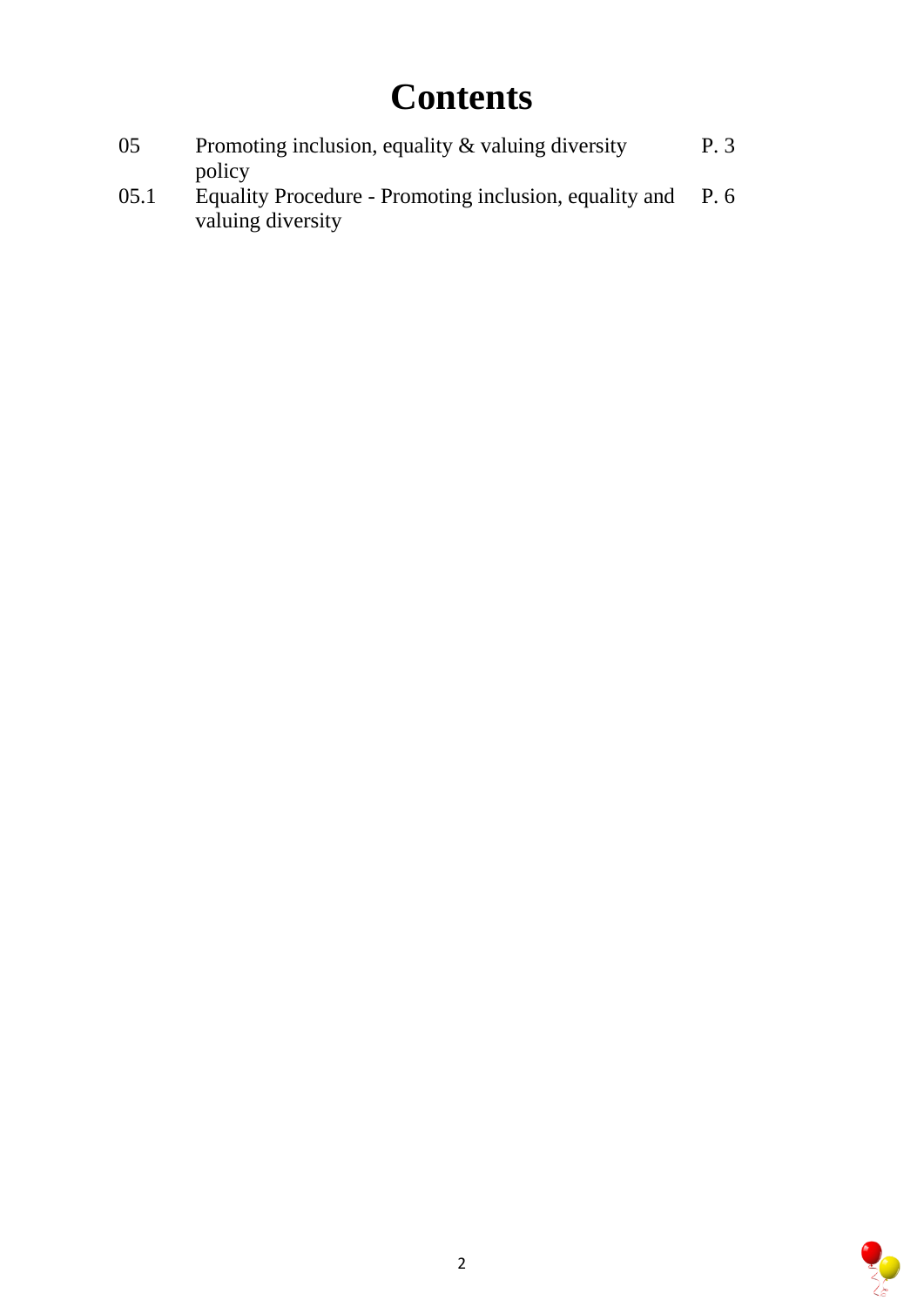### **05 PROMOTING INCLUSION, EQUALITY AND VALUING DIVERSITY POLICY**

Alongside associated procedures in 05.1 Promoting inclusion, equality and diversity, this policy was adopted by Ferring Funtime Community Preschool in October 2021.

All early years settings must consider and meet relevant employer and service provider duties as set out in the Equality Act (2010). Those in receipt of funding must eliminate discrimination including indirect, direct discrimination, discrimination and harassment based on association and perception and discrimination for reason relating to a disability or by failing to make a reasonable adjustment to any provision, criterion, or practice. This duty is anticipatory. Settings must advance equality of opportunity and foster good relations with individuals and groups with protected characteristics namely disability, race (ethnicity), religion and belief, sexual orientation, sex (gender), gender reassignment, age, pregnancy and maternity, marriage, and civil partnership.

#### **Aim**

Our provision actively promotes inclusion, equality of opportunity and the valuing of diversity.

#### **Objectives**

We support the definition of inclusion as stated by the Early Childhood Forum:

'*Inclusion is the process of identifying, understanding and breaking down the barriers to participation and belonging.'*

We interpret this as consisting of several tasks and processes in relation not only to children but also to parents and visitors in the setting. These tasks and processes include awareness and knowledge of relevant barriers to inclusion for those with a protected characteristic namely:

- disability
- gender reassignment
- pregnancy and maternity
- race
- religion or belief
- sexual orientation
- sex (gender)
- age
- marriage or civil partnership (in relation to employment)

This includes unlawful behaviour towards people with protected characteristics. Unlawful behaviour being direct discrimination, indirect discrimination, associative discrimination, discrimination by perception, harassment, and victimisation (in addition, we are aware of the inequality that users facing socio-economic disadvantaged may also encounter). We will not tolerate behaviour from an adult which demonstrates dislike and prejudice towards groups and individuals living outside the UK (**xenophobia**). This also applies to the same behaviour towards specific groups of people and individuals who are British Citizens residing in the UK.

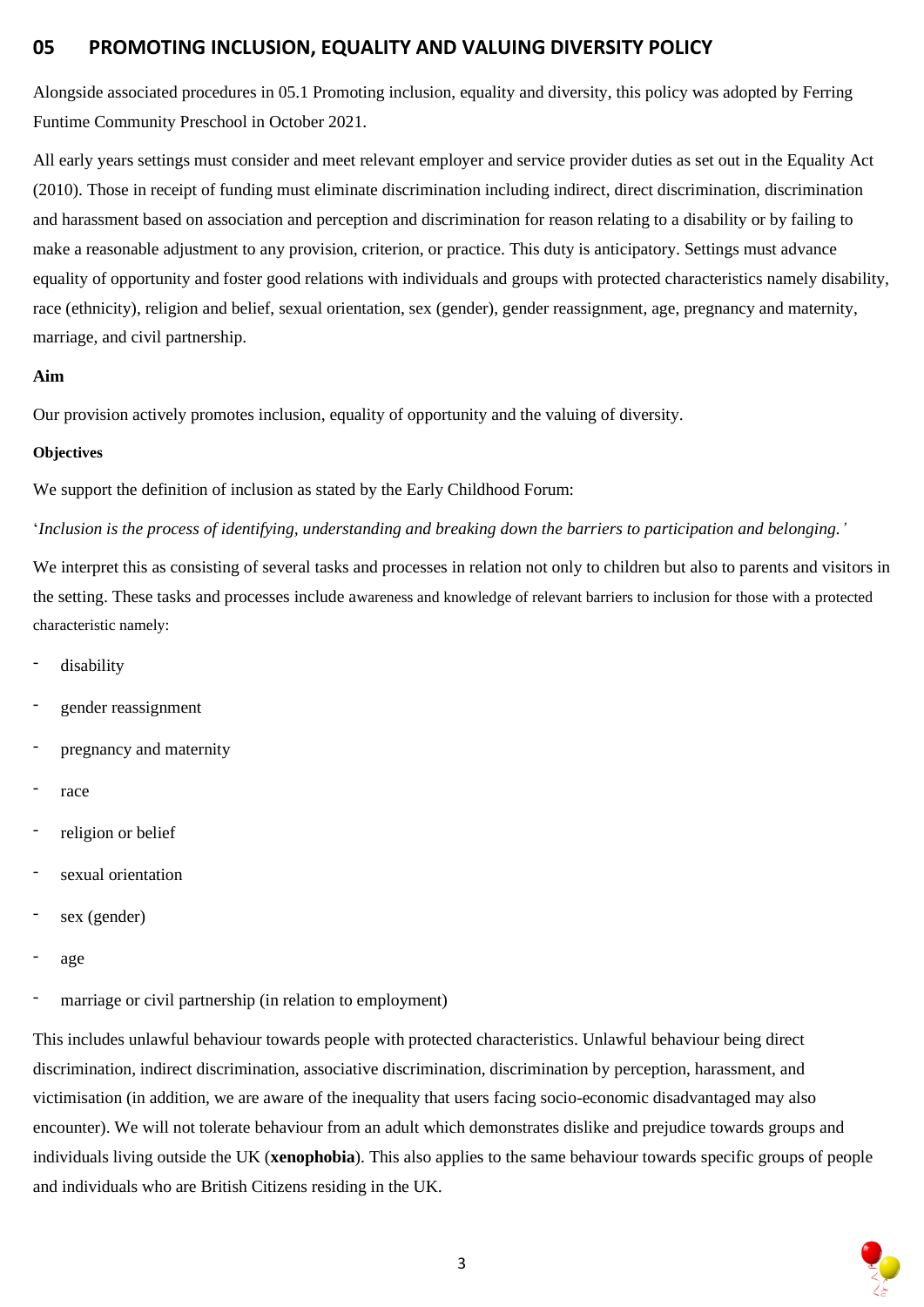We promote understanding of discrimination - through training and staff development - the causes and effects of discrimination on both adults and children and the long- term impact of discrimination; the need to protect children from discrimination and ensure that childcare practice is both accessible and inclusive; the need for relevant support to allow children to develop into confident adults with a strong positive self-identity.

- Developing practice that includes:
	- Developing an environment which reflects the 'kaleidoscope' of factors that can provide settings with a myriad of influences and ideas for exploring and celebrating difference.
	- Ensuring that barriers to inclusion are identified and removed or minimised wherever possible; for example, we complete 01.1b Access audit form.
	- Understanding, supporting and promoting the importance of identity for all children and recognising that this comprises multiple facets which are shaped by a 'kaleidoscope' of factors including British values, 'race'\ethnicity and culture, gender, difference of ability, social class, language, religion and belief, and family form and lifestyle, which combine uniquely in the identity of each individual; for example, we welcome and promote bi/multilingualism and the use of alternative communication formats such as sign language, and we promote gender equality while at the same time recognising the differences in play preferences and developmental timetables of girls and boys.
	- Recognising that this 'kaleidoscope' also reflects negative images which may be internalised and negatively affect the development of self-concept, self-esteem, and confidence.
	- Promoting a welcoming atmosphere that genuinely appreciate British values, different cultural and personal perspectives, without stereotyping and prejudicing cultures and traditions on raising children, by always involving parents.
	- Promoting community cohesion and creating an environment that pre-empts acts of discrimination so that they do not arise.
	- Recruitment of staff to reflect cultural and language diversity, disabled staff, and staff of both genders.
	- Addressing discrimination as it occurs from children in a sensitive, age-appropriate manner to ensure that everyone involved understands the situation and are offered reassurance and support to achieve resolution.
	- Challenging discriminatory behaviour from parents, staff or outside agencies or individuals that affect the well-being of children and the early years community.
	- Creating an ethos within which staff work confidently within a culturally complex environment; learning when to change or adapt practice in the setting and having the confidence to challenge practice (including parental) that is not in the child's best interest, seeking support and intervention from agencies where appropriate.
	- Ensuring that practitioners work closely with the Special Educational Needs Coordinator to make sure that the additional needs of all children are identified and met.
	- We are aware of anti-discriminatory legislation and able to use it to shape the service and support parents and children against discrimination in the local community, for example, against asylum seekers, the Travelling community and same sex parents.

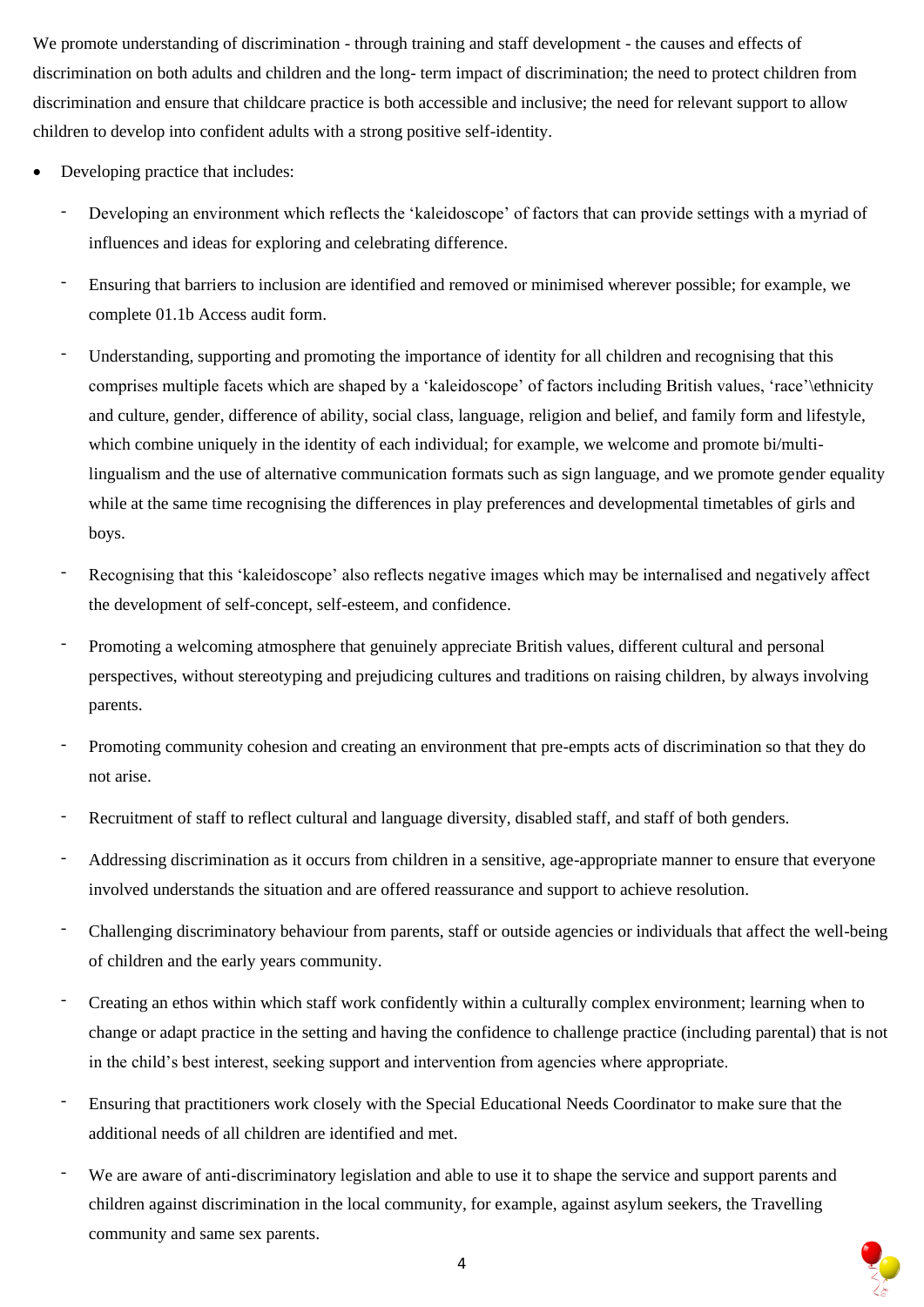- We regularly monitor and review our practice including long-term preventative measures to ensure equality such as auditing of provision, formulating an equality plan, applying impact measurements and positive actions. In addition, short term measures such as recognition and assessment of children's additional support needs (e.g. impairment, home language, family hardship, specific family beliefs and practices), day-to-day activities, provision of suitable support and resources, activity programme and curriculum., assessment, recognition of special educational needs and developing inclusive relationships.

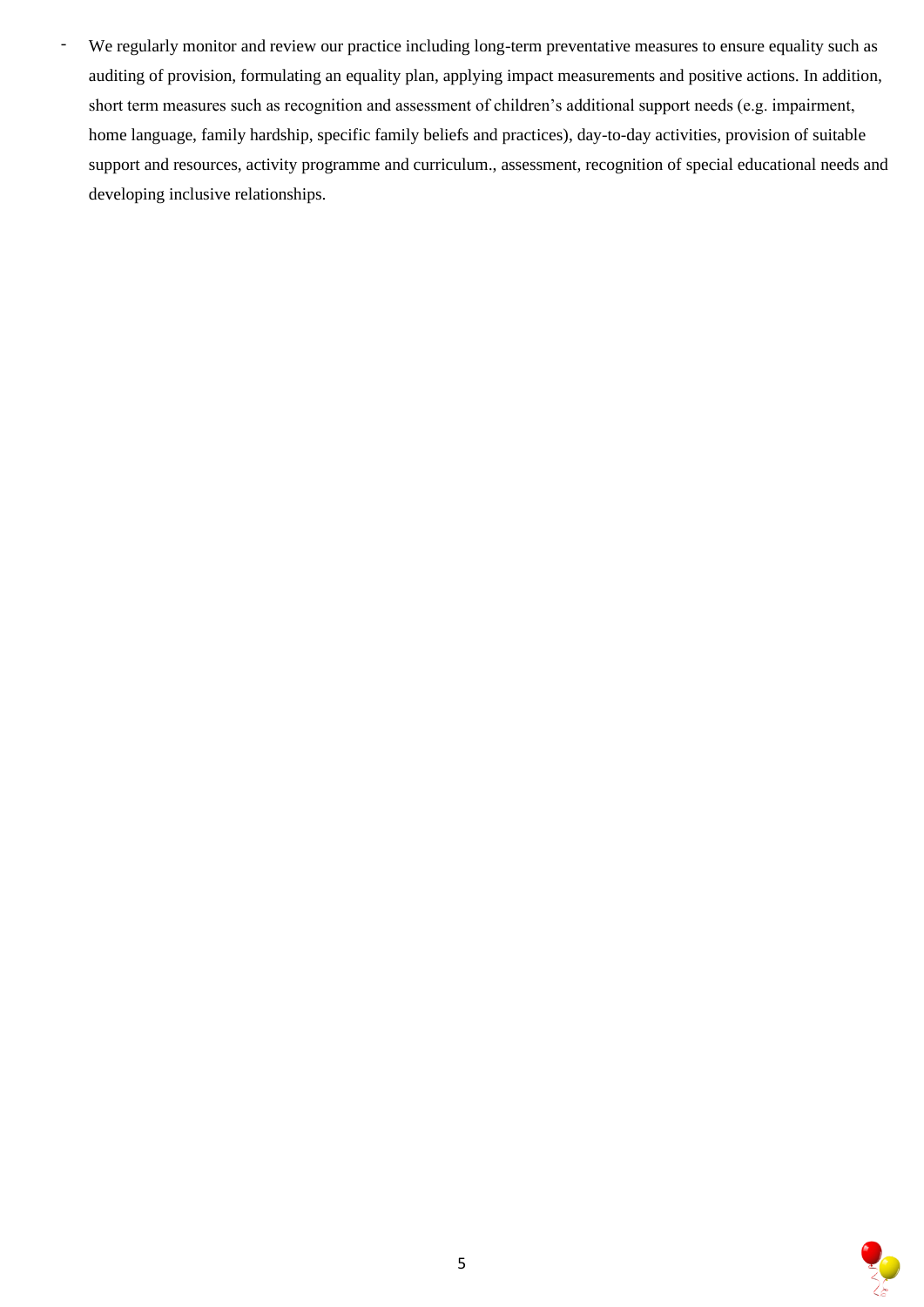## **05.1 PROMOTING INCLUSION, EQUALITY AND VALUING DIVERSITY**

We actively promote inclusion, equality of opportunity and value diversity. All early years setting have legal obligations under the Equality Act 2010. Those in receipt of public funding also have public equality duties to eliminate discrimination, promote equality, foster good relations with individuals and groups with protected characteristics namely disability, race (ethnicity), religion and belief, sexual orientation, sex (gender), gender reassignment, age, pregnancy and maternity, marriage and civil partnership. Settings also have obligations under the Prevent Duty (2015) which highlights the need to foster equality and prevent children from being drawn into harm and radicalisation.

# **Promoting identity, positive self-concept and self-esteem for all children through treating each child as an individual and with equal concern, ensuring each child's developmental and emotional needs are recognised and met.**

- Promoting inclusive practice to ensure every child is welcomed and valued.
- Discussing aspects of family/child identity with parents when settling in a new child.
- Maintaining a positive non-judgemental attitude and use of language with children to talk about topics such as family composition/background, eye and skin colour, hair texture, sex, gender, physical attributes and languages spoken (including signing).
- Becoming knowledgeable about different cultures, and individual subjective perceptions of these and being able to reflect them imaginatively and creatively in the setting to create pride, interest and positive self-identity.
- Discussing similarities and differences positively without bias and judgement.
- Celebrating festivals, holy days and special days authentically through involving parents, staff or the wider community to provide a positive experience for all.
- Providing books with positive images of children and families from all backgrounds and abilities. Avoiding caricatures or cartoon-like depictions, and ensuring individual differences are portrayed with sensitive accuracy. The central characters in individual stories should provide a positive, broad representation of diversity e.g. disability, ethnicity, sex and gender, age and social backgrounds. Individual storylines should contain a range of situations which are easily identifiable by children such as those that include disabled children/adults, different ethnic groups, mixed heritage families, gender diversity, single sex/same and different sex families, multi-generational households and cultural diversity.
- Providing visual materials, such as posters and pictures that provide non-stereotypical images of people, places and cultures and roles that are within children's range of experience. This includes photographs taken by staff of the local and wider community, of parents and families and local events.
- Using textiles, prints, sculptures or carvings from diverse cultures in displays.
- Providing artefacts from a range of cultures, particularly for use in all areas of the setting, not just in the home corner.
- Ensuring toys, learning materials and resources reflect diversity and provide relevant materials for exploring aspects of difference, such as skin tone paints and pens.

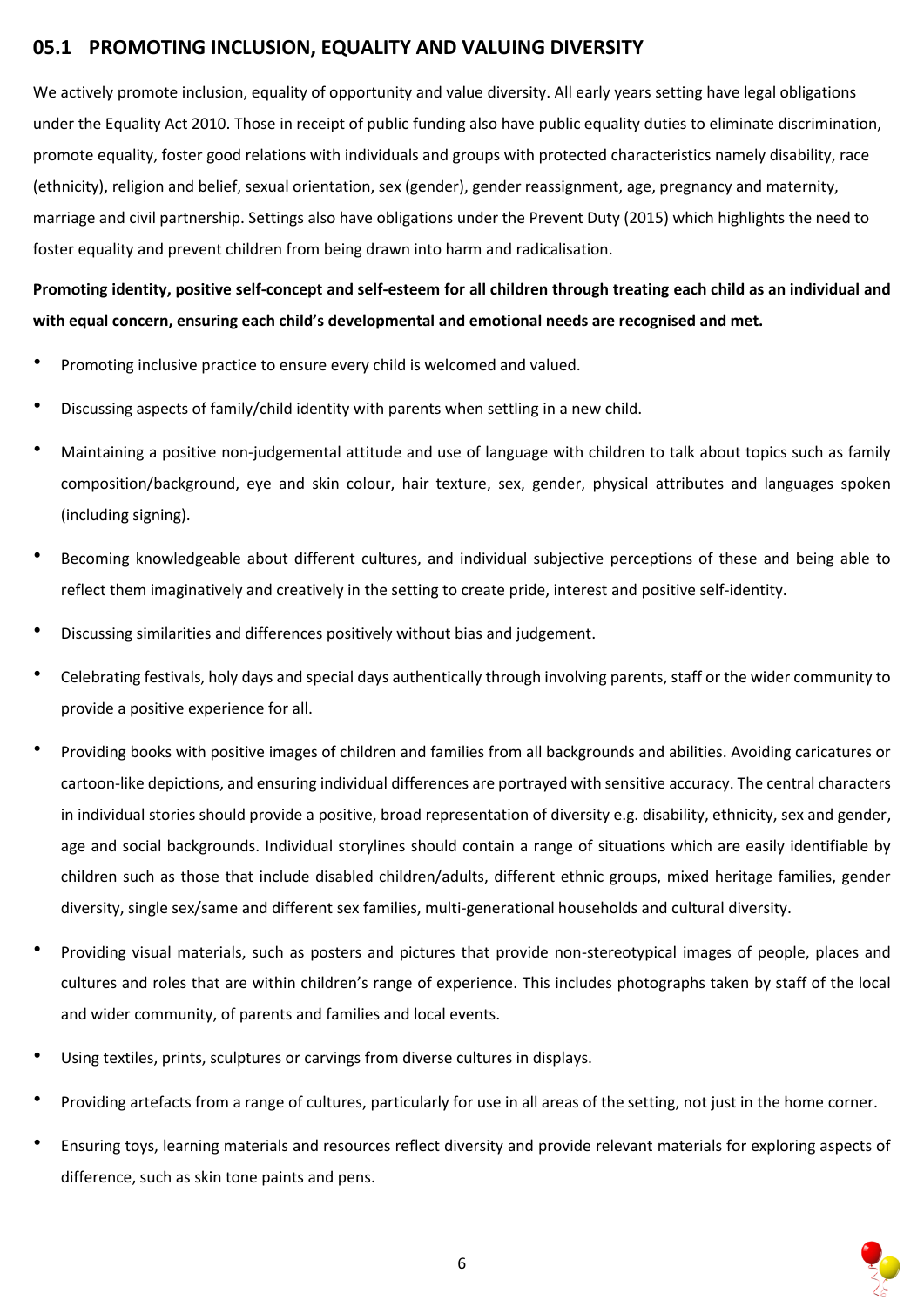- Developing a range of activities through which children can explore aspects of their identity, explore similarities, differences and develop empathy including:
	- self-portraits, photograph albums and displays showing a range of families
	- books about 'me' or my family
	- persona doll stories which sympathetically and authentically represent diversity
	- food activities, such as tasting and cooking, creating real menu additions
	- activities about real celebrations such as new babies, weddings, cultural and religious events
	- use of textiles and secular artefacts in the room, and to handle and explore, that demonstrate valuing of the cultures from which they come
	- creating textiles such as tie dying, batik and creative use of textiles
	- provide mirrors at different heights for babies and other non-ambulant children
	- developing a music area with a variety of musical instruments for babies and children to use to create a range of music.
	- creating an art and mark making area with a variety of materials from other countries such as wood blocks for printing, Chinese calligraphy brushes etc.
	- home corner play which encourages all children to equally participate and provides domestic articles from diverse cultures
	- 'dressing up' materials which promote non-gendered roles and enable children to explore different gender identities/gender neutrality
	- providing dolls that sensitively and accurately portray difference such as disability and ethnicity
	- use of a variety of music to play to children of different genres and cultural styles with a variety of musical instruments for children to access
	- a language and literacy area with a variety of books, some with dual language texts and signs, involving parents in the translation where possible
	- tapes with stories read in English and other languages
	- examples of writing in other scripts from everyday sources such as papers and magazines, packaging etc. children's names written on cards in English as well as in their home language script where appropriate
	- labels for children's paintings or other work are made with their name in English and home language script (parents can help with this)
	- conversations with young children which explore unfamiliar objects and subjects to help foster an understanding of diversity and identity such as spectacles or hearing aids, religious and cultural practices
- Record keeping that refers to children's emerging bilingual skills or their use of sign language as achievements in positive terms.
- Record keeping that refers to children's differing abilities and identities in positive terms.
- Records that show the relevant involvement of all children, especially children with special educational needs and disabilities, those using English as an additional language and those who are 'more abled' in the planning of their care and education.

#### **Fostering positive attitudes and challenging discrimination.**

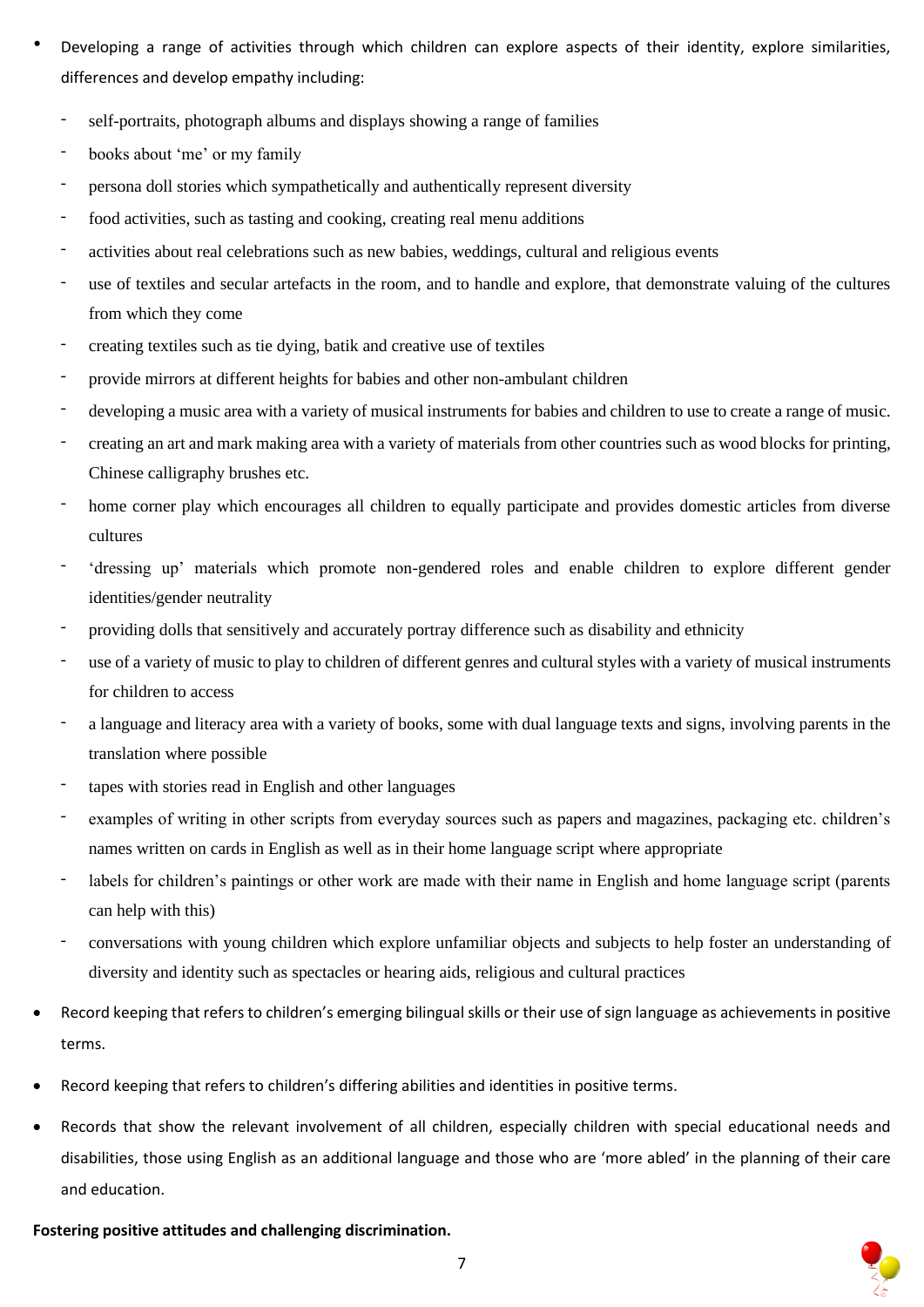- Young children are learning how to grow up in a diverse world and develop appropriate attitudes. This can be difficult, and they may make mistakes and pick up inappropriate attitudes or just get the 'wrong idea' that may underlie attitudes of 'pre-prejudice' towards specific individuals/groups. Where children make remarks or behave in a discriminatory or prejudice way or make inappropriate comments that arise from not knowing facts, staff should explain why these actions are not acceptable and provide appropriate information and intervention to reinforce children's understanding and learning.
- Where children make overtly prejudice or discriminatory remarks they are dealt with as above, and the issue is raised with the parents.
- When children wish to explore aspects of their identity such as ethnicity or gender, they should be listened to in an understanding and non-judgemental way.
- Parents are expected to abide by the policy for inclusion, diversity and equality and to support their child in the aims of the setting.

#### **Implementing an equality strategy to foster a 'can do' approach**

- Every setting should have an equality strategy in place outlining their vision on equality alongside a timetabled list of actions summarising how they build equality into the provision and how this is monitored and evaluated.
- An equality check and access audit are completed to ensure that there are no barriers to inclusion of any child, families and visitors to the setting.
- Early years settings in receipt of nursery education funding are covered by the public sector equality duty. These bodies must have regard of the need to eliminate discrimination, promote equality of opportunity, foster good relations between disabled and non-disabled persons, and publish information to show their compliance with the duty.

# **Promoting dynamic and balanced mixed gender, culturally, socially, and linguistically diverse staff teams who work constructively together in providing for diverse communities.**

- It is recognised that members of staff in diverse teams bring a range of views and opinions to the setting regarding a range of issues to do with the job. It is important that a range of views and perspectives are shared and respected in staff meetings and that decisions are made on which way of looking at the situation will result in the best outcomes for the child.
- Staff views are sought where these offer individuals, social and/or cultural insight, although staff should not be put in an uncomfortable position of being an 'expert' or 'ambassador'.
- Staff respect similarities and differences between each other and users such as ability, disability, religious and personal beliefs, sex, sexual orientation, gender reassignment etc. Staff do not discriminate or harass individuals on the grounds of these or encourage any other member of staff to do so; evidence of such will be dealt with by management immediately.
- Members of staff make the best use of different perspectives in the team to find solutions to difficult problems that arise in socially/culturally complex situations.
- Members of staff support each other to highlight similarities and respect differences.

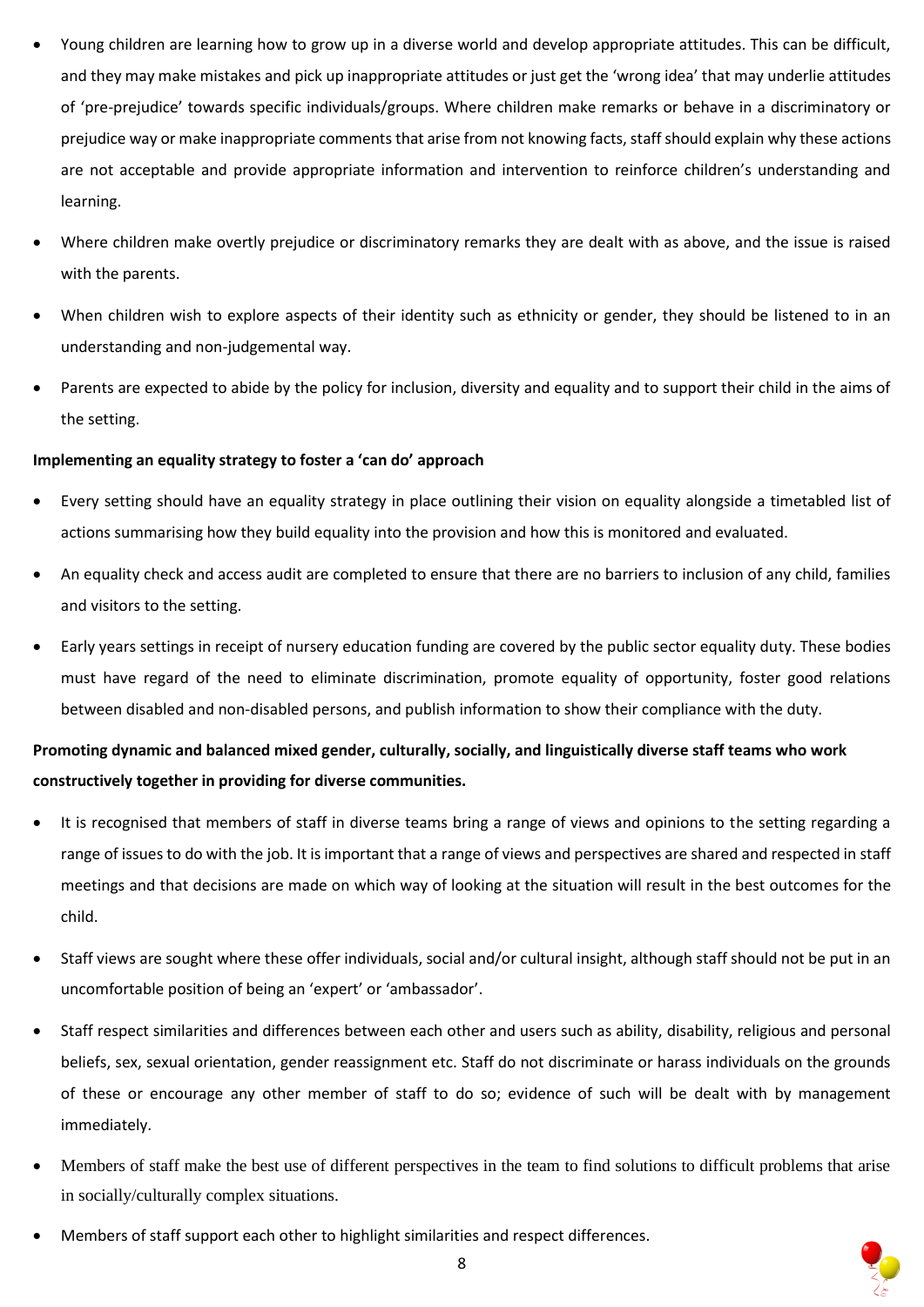- Members of staff of both sexes carry out all tasks according to their job description; there are no jobs that are designated men's or women's jobs.
- Staff are sensitive to the fact that male workers are under-represented in the early years workforce so may be more likely to experience inequality and discrimination.
- Staff should be aware that male workers may be more vulnerable to allegations. Therefore, work practices should be developed to minimise this. These practices are valuable for all staff.
- Where staff may feel threatened, or under attack, from discriminatory behaviour, staff and managers follow procedure 01.12 Threats and abuse towards staff and volunteers.
- There is an ethos wherein staff, parents and children are free to express themselves and speak their own languages in ways that enhance the culture of the setting.

#### **Ensuring that barriers to equality and inclusion are identified and removed or minimised wherever possible.**

- Barriers may include:
	- lack of understanding where the language spoken at the setting is not that which is spoken at a child's home
	- perceived barriers affordability where parents are not aware of financial support available or assume that a service is not available to them. Perceived barriers may also be physical barriers for those children or parents with a disability or additional needs where they assume, they will not be able to access the service
	- physical barriers where there are environmental features which stop a disabled child or disabled parent accessing the setting such as stairs
	- negative attitudes stereotypes and prejudices or commitment by staff and managers to the time and energy required to identify and remove barriers to accessibility
	- unconscious and conscious bias of staff towards some families such as those from other backgrounds, disabled parents, same sex parents and families with specific religious beliefs
	- gendered views of staff which limit children's aspirations and choices
	- misconceptions such as disabled children should not attend settings during a pandemic due to heightened risk
	- lack of effective Information Communication Technology (ICT) in the homes of families who are vulnerable or at risk and therefore unable to keep in close contact with the childcare provider
- Staff are aware of the different barriers to inclusion and equality and consider the wider implications for children and their families.

#### **Supporting children to become considerate adults**

• Children's social and emotional development is shaped by early experiences and relationships and incorporates elements of equality and British and Universal values. The EYFS supports children's earliest skills in an age appropriate way to become social citizens, namely listen and attend to instructions; know the difference between right and wrong; recognise similarities and differences between themselves and others; make and maintain friendships; develop empathy and consideration of other people; take turns in play and conversation; risk taking behaviours, rules and boundaries; not to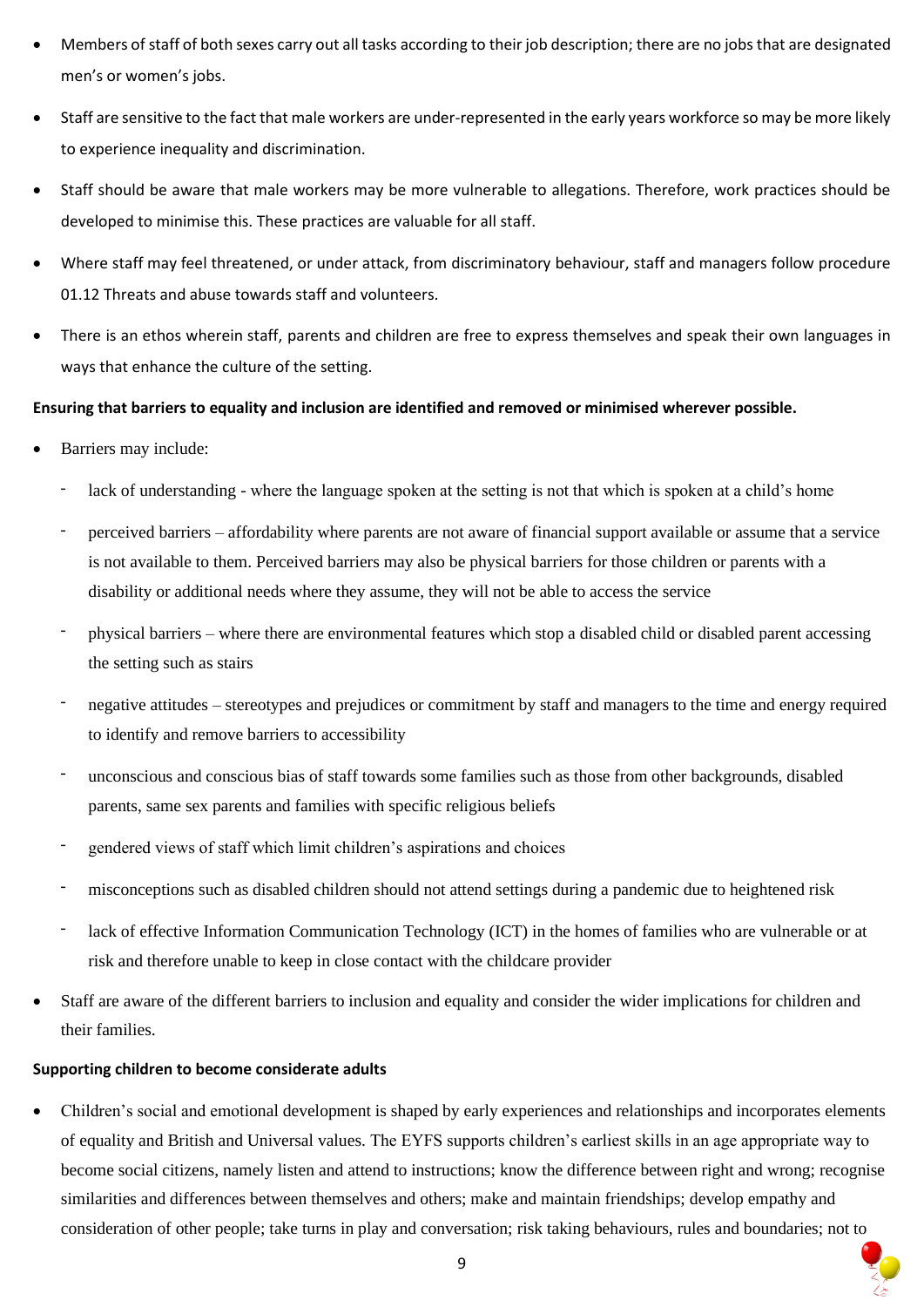hurt/upset other people with words and actions; consequences of hurtful/discriminatory behaviour and regulating behaviour.

#### **British values**

The fundamental British values of democracy, rule of law, individual liberty, mutual respect and tolerance for those with different faiths and beliefs are already implicitly embedded in the Early Years Foundation Stage and are further clarified here based on *Fundamental British values in the Early Years* [\(https://foundationyears.org.uk/wp](https://foundationyears.org.uk/wp-content/uploads/2017/08/Fundamental-British-Values-in-the-Early-Years-2017.pdf)[content/uploads/2017/08/Fundamental-British-Values-in-the-Early-Years-2017.pdf\)](https://foundationyears.org.uk/wp-content/uploads/2017/08/Fundamental-British-Values-in-the-Early-Years-2017.pdf)

*Democracy*: making decisions together

- For self-confidence and self-awareness (PSED), practitioners encourage children to see the bigger picture, children know their views count, value each other's views and values and talk about feelings e.g. when they do or do not need help.
- Supporting the decisions children make and providing activities that involve turn-taking, sharing and collaboration. Children are given opportunities to develop enquiring minds, where questions are valued and prejudice attitudes less likely.

*Rule of law***:** understanding rules matter (PSED)

- Practitioners ensure children understand their and others' behaviour and consequence.
- Practitioners collaborate with children to create rules and codes of behaviour, e.g. rules about tidying up and ensure all children understand that rules apply to everyone.

*Individual liberty***:** freedom for all (PSED & UW)

• Children should develop a positive sense of themselves. Staff provide opportunities for children to develop their selfknowledge, self-esteem and increase their confidence in their own abilities, for example through allowing children to take risks on an obstacle course, mixing colours, exploring facets of their own identity, talking about their experiences and learning. Practitioners encourage a range of experiences, allow children to explore the language of feelings and responsibility, reflect on differences and understand we are free to have different opinions, for example in a small group discuss what they feel about transferring into Reception Class.

*Mutual respect and tolerance*: treat others as you want to be treated (PSED & UW)

- Staff create an ethos of inclusivity and tolerance where views, faiths, cultures and races are valued and children are engaged with the wider community.
- Children should acquire tolerance, appreciation and respect for their own and other cultures; know about similarities and differences between themselves, others and among families, faiths, communities, cultures and traditions.
- Staff encourage and explain the importance of tolerant behaviours such as sharing and respecting other's opinions.
- Staff promote diverse attitudes and challenge stereotypes, for example, sharing stories that reflect and value the diversity of children's experiences and providing resources and activities that challenge gender, cultural/racial stereotyping.

It is not acceptable to:

• actively promote intolerance of other faiths, cultures and races